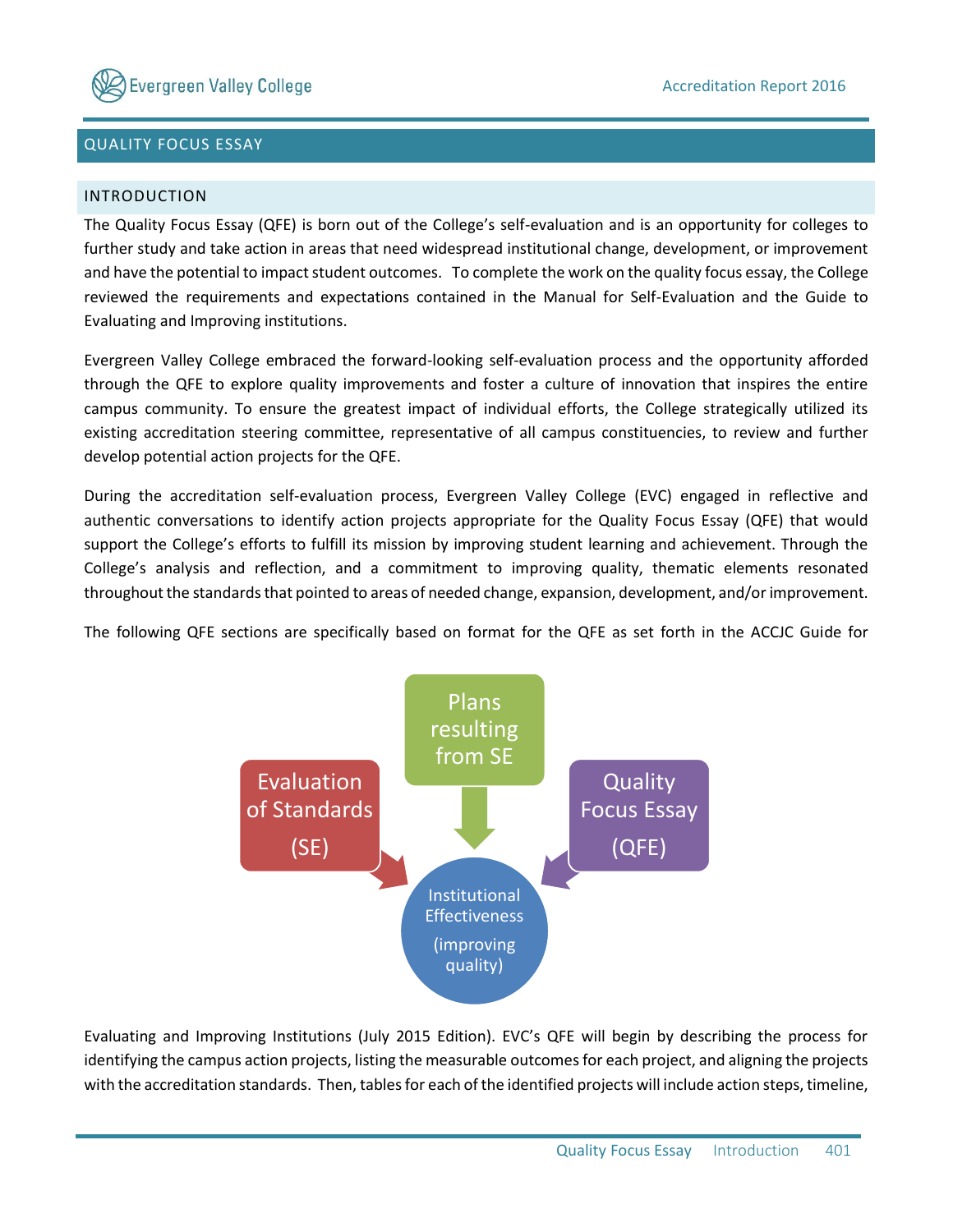

responsible party(s), and needed resources. Finally, the essay concludes with EVC's plan for assessing the outcomes and effectiveness of the action projects.

# EXECUTIVE SUMMARY

Evergreen Valley College has identified two areas for further study and improvement to enhance academic quality, institutional effectiveness, and excellence. The specific description of the projects, action steps, goals/outcomes, timeline, college leads and resources needed to meet the action projects are set forth below in detail.

## PLANNING-INSTITUTIONAL EFFECTIVENESS

### Goal*: Strengthen the structure and processes for institutional effectiveness*

The focus on the creation of an Office of Institutional Effectiveness will bolster decision making at the institution, provide the necessary research and evaluation bandwidth to provide more consistent and credible evidence for program review and institutional analysis of progress on the mission, and foster a culture of inquiry and innovation.

## COMMUNICATION

## *Goal: Strengthen communication to facilitate a more cohesive college community*

The focus on creating a more strategic communication infrastructure will better disseminate information to all constituent groups regarding new directions, processes, and desired outcomes and provide more frequent and greater focused dialogue about student learning and achievement.

# IDENTIFICATION OF ACTION PROJECTS

Evergreen Valley College's Accreditation Steering Committee met a minimum of three times per semester to review progress on the self-evaluation. In early 2016, two emerging themes were identified that would develop into the QFE action projects. These themes covered multiple standards and were themselves interconnected. The themes were shared with the campus community during the January 2016 professional development day, which began the dialogue for feedback and development of the action projects. During February 2016, these thematic elements evolved into the College's QFE Work Plan, which was developed through feedback from the members of the Accreditation Steering Committee, the Institutional Effectiveness Committee (IEC), Academic Senate, College Executive Leadership, and the joint District Accreditation Meeting group. By the middle of March 2016, the QFE work plan was endorsed by the College Council and Academic Senate, and focus on action project refinement began.

Through the analysis of the College's self-evaluation of the accreditation standards and feedback from college constituencies, Evergreen focused on the following two action projects for the QFE: Planning-Institutional Effectiveness, and Communication.

To message and facilitate dialogue around the College's QFE, EVC utilized a creative messaging avenue by developing [a QFE animation.](http://www.evc.edu/discover-evc/accreditation/2016-quality-focus-essay-(qfe)) The animation was shared with the Chancellor and Board of Trustees in summer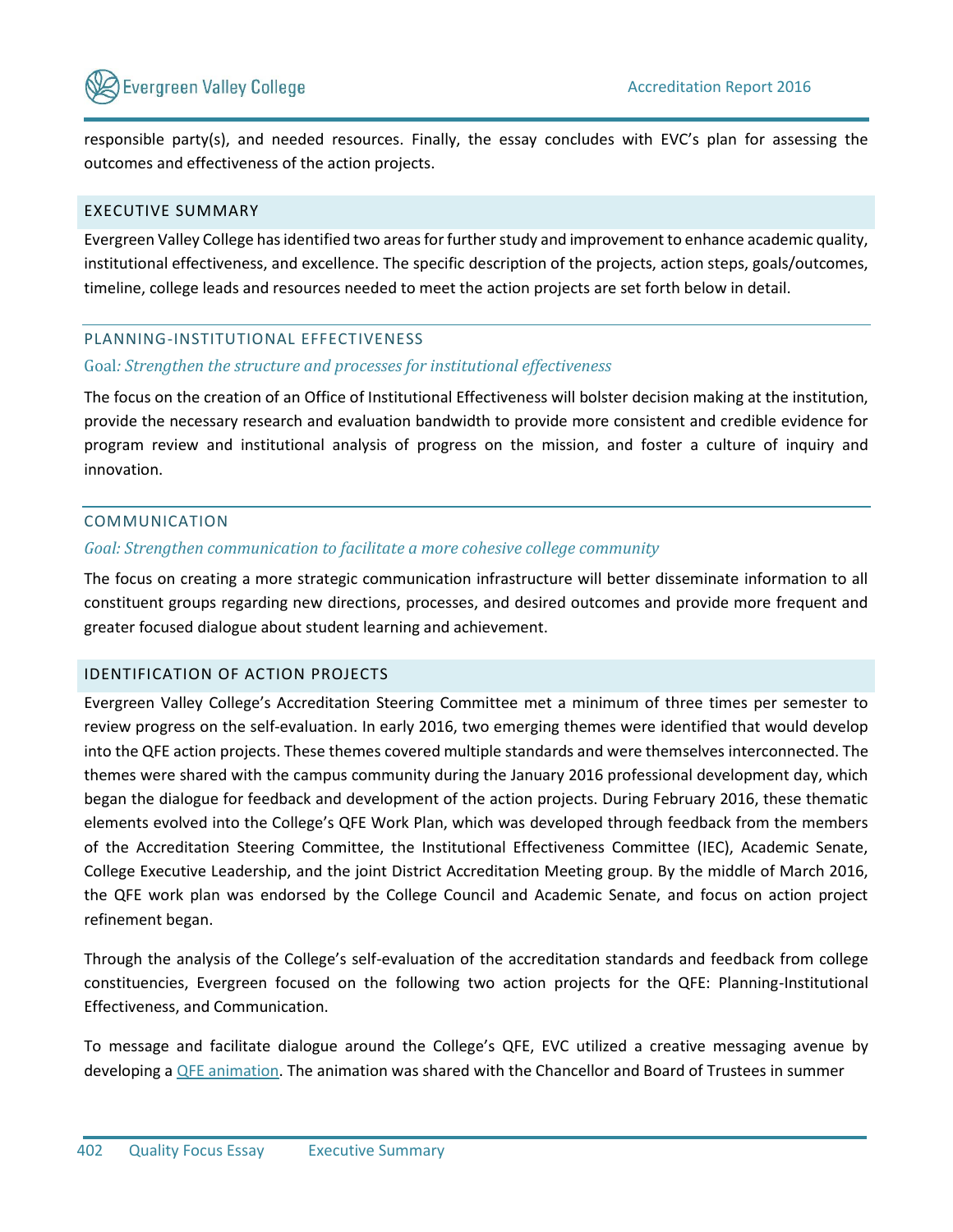

2016 and with the campus community at college opening day in August 2016. For the external community, the QFE animation and essay is linked on the College accreditation webpage, along with the Self-Evaluation report.

The two action projects that EVC identified are outlined in detail in the following sections.

# ACTION PROJECT 1: PLANNING-INSTITUTIONAL EFFECTIVENESS

## Goal: Strengthen the structure and processes for institutional effectiveness

During the self-evaluation process, the College's commitment to fulfilling its mission was evident throughout the standards. The mission clearly directs institutional priorities and, through the integrated plan, grounds the institutional decision-making process. Similarly, in assuring academic quality and institutional effectiveness, the College utilizes student learning and achievement data to evaluate its effectiveness in meeting its mission. This is accomplished through the College's ongoing cycles of program review, SLO assessment, and annual reporting on equity, student success, and student achievement measures.

Currently, the Institutional Effectiveness Committee (IEC), as charged by the College President, is the primary governance body facilitating the College's planning and institutional effectiveness efforts. In spring 2016, the IEC evaluated the College's planning activities and reported on the College's progress in achieving its mission. In analyzing these activities, validation of what the College discovered through the self-evaluation of the standards occurred as the College recognized that, although existing College planning activities are structured to support institutional effectiveness, in order to have greater institutional impact, sustainable structures and systems are needed to create a lasting culture not contingent on individual efforts alone. Furthermore, to facilitate the College's maturity in the integration of data into College planning efforts, EVC is identifying ways to improve practices to establish additional infrastructure that will increase the capacity of data driven institutional effectiveness. The College began this process through the IEC's *evaluation of college planning processes* and the *Progress on the Mission Report,* which both lead to recommendations.

In March and April 2016, the IEC evaluated the college's planning processes, through a survey administered to members of key planning governance committees and College council. The survey process was intended to engage in a broad based, systematic evaluation of its integrated planning efforts. (See Standard 1B.8, Standard 1B.9) Five areas of planning were investigated in the survey: 1) Membership Size and Balance, 2) Training and Support, 3) Efficiency, 4) Decision-Making, and 5) Communication. A final open-ended question was added to permit free response from the members on issues presented in the survey questions as well as issues that the members felt were relevant for consideration. The report communicated the results of the assessment and evaluation activities so that there is a shared understanding about the strengths and areas of improvement and thus set appropriate priorities. (See Standard 1B.8) Two recommendations culminated from the results of the survey, with the planning recommendation in bold.

- **1. The College will provide annual committee chair training including alignment of committees to integrated planning.**
- 2. Facilitate communication within committees as outlined in the College Quality Focus Essay (QFE).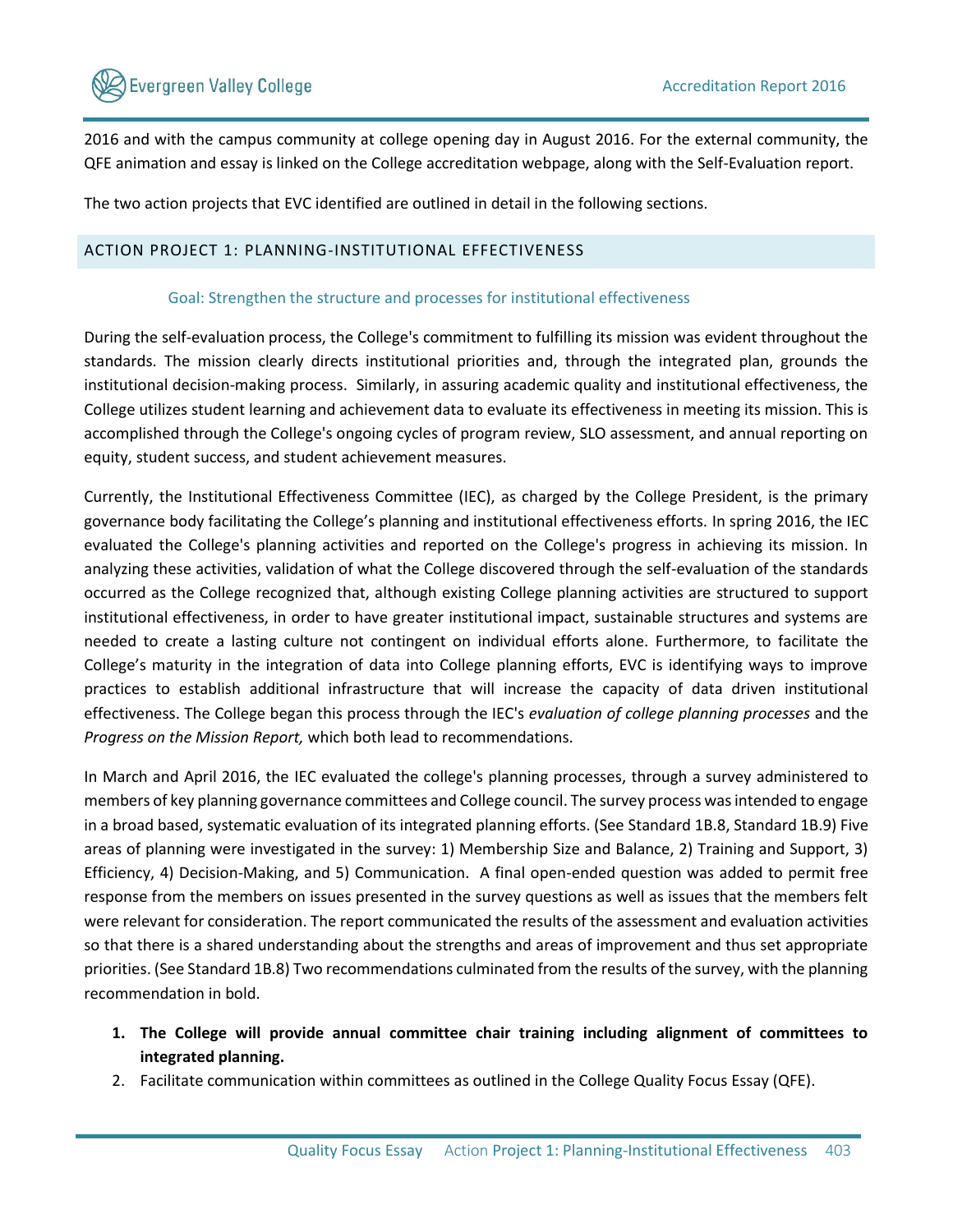Over the past accreditation cycle, the College has made significant improvements to its work on identifying student learning outcomes and using findings to improve teaching and learning. The College's Institutional Effectiveness Committee has also improved program review efforts and the review of larger institutional measures of achievement, such as course completion, transfer, and other metrics. While the efforts are noteworthy, the College has determined that a better infrastructure is needed for the access and use of data and to help improve integrated planning. The College took time in 2015 to create a master plan, and is using 2016 to flesh out this new master plan. Three key efforts were taken to use evidence to move forward: the creation of an implementation plan for the Master Plan, an examination of its processes and systems, and a review of the progress on the mission.

For EVC, the 2016 *Progress on the Mission Report* serves two key purposes. First, the document functions as a progress report to document the status of the work on each strategic initiative and mission function of the College. Second, the report provides a summary of the efforts to date to begin a more robust attempt to analyze institutional effectiveness and academic quality under the new Educational Master Plan. The Report will help guide the efforts to move forward under the new integrated planning model and the Quality Focus Essay.

The Institutional Effectiveness Committee considered all College efforts to meet the institutional mission and divided the findings in 6 categories.

- 1. Progress Made through Program Review
- 2. Progress on Student Learning
- 3. Progress on Student Success and Achievement (Institutional Set Standards)
- 4. Progress Made Through Student Supports (SSSP Plan)
- 5. Progress Made in Issues of Equity (Equity Plan)
- 6. Progress on Basic Skills

The IEC reviewed the action steps of the office, department, or group assigned responsibility for each specific area and captured their adjustments, plans, and efforts to better meet the mission. To ensure implementation of the identified activities that will move the College toward meeting the mission and strategic initiatives, the IEC examined the identified timelines, plans, and measures for progress, and identified the following planning related recommendations for the College:

- 1. Develop an integrated matrix and document that tracks progress on each of the college areas of meeting the mission and integrates the findings cohesively. For example, equity tracking of course completion and transfer should be aligned with the institutional set standards.
- 2. Embed larger institutional success measures into program review data templates.
- 3. Expand existing efforts to establish program set standards in 2016/2017. (Identify early adopters and programs already setting standards, and for remaining programs, establish timelines for setting program standards).
- 4. Merge the Institutional Effectiveness Partnership goals (IEPI-stretch goal) of the State of California with the California Scorecard metrics (actual college rates) and the Institutional-Set Standards (baseline standards).
- 5. Create a dashboard that tracks progress towards the mission in a visually appealing manner.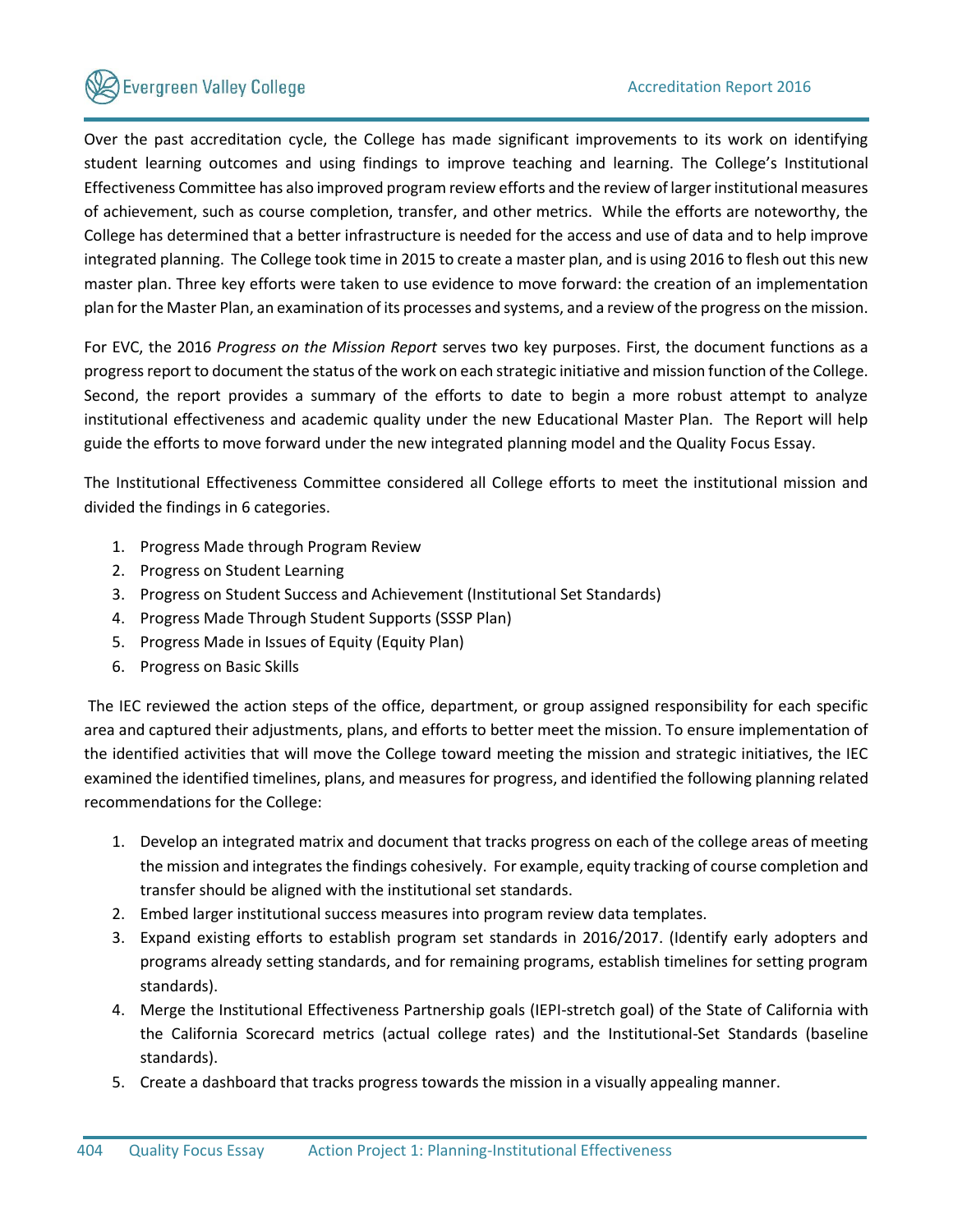

Through the College's self-evaluation of the standards and the analysis of existing institutional effectiveness measurements, the College concluded the overall goal for action project 1: Planning-Institutional Effectiveness is to *strengthen the structure and processes for institutional effectiveness.* The action project for planninginstitutional effectiveness has the potential for widespread institutional change and simultaneously maintains past successes, enhances current undertakings, and charts the course for future directions including establishment of a campus Office of Institutional Effectiveness. The project outcomes are outlined in the table below.

| <b>Desired Outcomes</b>                          | <b>Alignment</b> | Reference                                 |  |  |
|--------------------------------------------------|------------------|-------------------------------------------|--|--|
|                                                  | with             |                                           |  |  |
|                                                  | <b>Standards</b> |                                           |  |  |
| Refine infrastructure for institutional planning | 1A.2             | Use of Data to Assess Progress on         |  |  |
| and resource allocation                          |                  | Mission                                   |  |  |
|                                                  | 1B.9             | <b>Systematic Evaluation and Planning</b> |  |  |
|                                                  | 3C.3             | <b>Technology Resource Allocation</b>     |  |  |
|                                                  | 3D.1             | <b>Financial Resource Allocation</b>      |  |  |
|                                                  | 3D.3             | <b>Fiscal and Budgetary Planning</b>      |  |  |
| Operationalize long term and short term          | 1A.4             | <b>Regular Review of Mission</b>          |  |  |
| institutional planning timelines                 | 1B.9             | <b>Systematic Evaluation and Planning</b> |  |  |
| Align campus activities utilizing the integrated | 1B.4             | Alignment of Plans to Improve Learning    |  |  |
| plan                                             | 1B.6             | Use of Data to Address Learning and       |  |  |
|                                                  |                  | <b>Success Gaps</b>                       |  |  |
|                                                  | 1B.8             | Setting Priorities Based on Assessment    |  |  |
|                                                  |                  | Results                                   |  |  |
|                                                  | 1B.9             | <b>Systematic Evaluation and Planning</b> |  |  |
|                                                  | 3C.2             | <b>Technology Planning</b>                |  |  |
|                                                  | 3D.2             | Integrated Financial Planning Based on    |  |  |
|                                                  |                  | Mission                                   |  |  |
|                                                  | 4D.5             | Integration of College and District       |  |  |
|                                                  |                  | Planning                                  |  |  |
| <b>Monitor Institutional Set Standards for</b>   | 1B.3             | <b>Evidence-based Goal Setting</b>        |  |  |
| achievement and report improvements              |                  |                                           |  |  |
| Establish evaluation plan and timeline for       | 1B.7             | Regular and Systematic Review<br>of       |  |  |
| planning activities and college processes        |                  | <b>Policies and Procedures</b>            |  |  |
|                                                  | 1B.9             | <b>Systematic Evaluation and Planning</b> |  |  |
|                                                  | 3D.8             | <b>Evaluation of Financial Systems</b>    |  |  |
|                                                  | 4A.7             | Evaluation of Governance Roles and        |  |  |
|                                                  |                  | Systems                                   |  |  |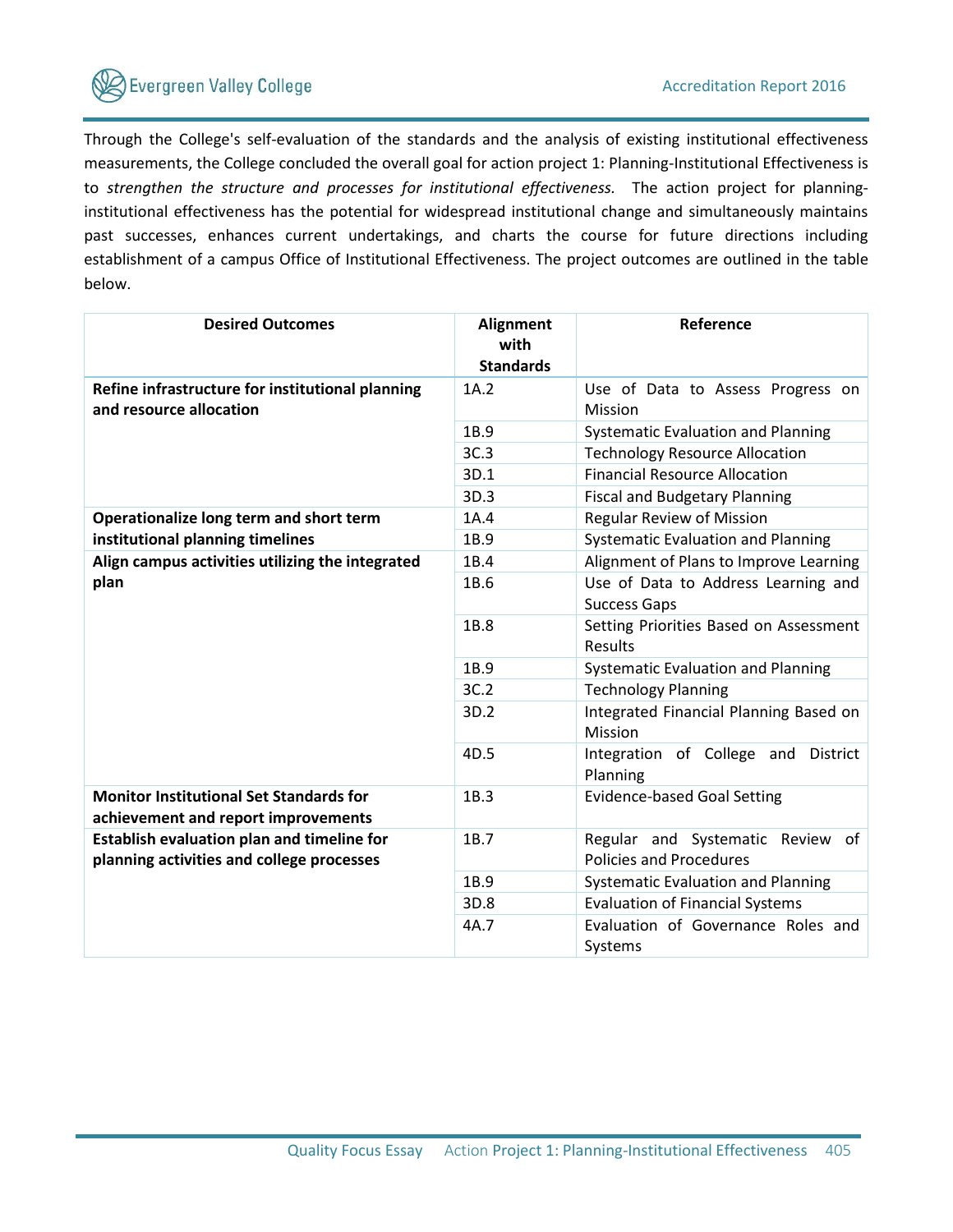

| <b>Desired Outcome</b>                                                                               | <b>Action Steps</b>                                                                                                                                         | <b>Timeline</b>                              | Responsible<br>Party                                                           | <b>Resources</b>                                                                                                                                                                                                                                                            |
|------------------------------------------------------------------------------------------------------|-------------------------------------------------------------------------------------------------------------------------------------------------------------|----------------------------------------------|--------------------------------------------------------------------------------|-----------------------------------------------------------------------------------------------------------------------------------------------------------------------------------------------------------------------------------------------------------------------------|
| Refine infrastructure for<br>institutional planning<br>and resource allocation                       | 1. Develop Integrated<br>Planning Manual (IPM)                                                                                                              | 1.Summer<br>2016                             | 1. Institutional<br>Effectiveness<br>Committee (IEC)                           | No new resources needed for this<br>effort. Existing resources can be<br>repurposed for this action.                                                                                                                                                                        |
|                                                                                                      | 2. Establish campus office<br>of Institutional<br>Effectiveness-Dean &<br>researcher; Centralize the<br>efforts of the college<br>research to EVC directly. | 2016-<br>2017                                | -VPAA<br>$-HR$<br>-MSCC                                                        | IIIA Human: Hire a Dean of<br>Institutional Effectiveness; Centralize<br>the research analyst to campus based<br>activities<br>IIIB Physical: Office Space<br><b>IIIC Technology: Software and</b><br>computer support.<br>IIID Financial: Funding for the dean<br>position |
| <b>Operationalize long</b><br>term and short term<br>institutional planning<br>timelines             | 1. Implement operational<br>planning calendar,<br>including yearly research<br>agenda                                                                       | <b>Fall 2016</b>                             | IEC, Institutional<br>Effectiveness (IE)<br>dean when hired                    | No new resources needed for this<br>effort. Existing resources can be<br>repurposed for this action.                                                                                                                                                                        |
|                                                                                                      | 2. Operationalize<br><b>Educational Master Plan</b>                                                                                                         | Spring<br>2017                               | IE Dean                                                                        | No new resources needed for this<br>effort. Existing resources can be<br>repurposed for this action.                                                                                                                                                                        |
|                                                                                                      | 3. Operationalize campus<br><b>Integrated Planning</b><br>Manual (IPM)                                                                                      | Spring<br>2017                               | IE Dean                                                                        | No new resources needed for this<br>effort. Existing resources can be<br>repurposed for this action.                                                                                                                                                                        |
| Align campus activities<br>utilizing the integrated<br>plan                                          | 1. Integrate existing<br>campus plans (SSSP,<br>Equity, EMP)                                                                                                | 2016-<br>2017,<br>Ongoing                    | <b>IEC</b><br>IE Dean<br><b>Student Success</b><br>Committee                   | No new resources needed for this<br>effort. Existing resources can be<br>repurposed for this action.                                                                                                                                                                        |
|                                                                                                      | 2. Post plans and share<br>results to the Institutional<br>Effectiveness website                                                                            | Spring<br>2017,<br>Ongoing                   | IE Dean<br>Participatory<br>Governance<br>Committees,<br>President             | No new resources needed for this<br>effort. Existing resources can be<br>repurposed for this action.                                                                                                                                                                        |
|                                                                                                      | 3. Increase use of data to<br>inform changes in<br>practice                                                                                                 | Spring<br>2017 plan<br>for 17/18,<br>Ongoing | President, IE Dean,<br>Participatory<br>Governance<br>Committees,<br>President | No new resources needed for this<br>effort. Existing resources can be<br>repurposed for this action.                                                                                                                                                                        |
| <b>Monitor Institutional</b><br><b>Set Standards for</b><br>achievement and report<br>improvements   | 1. Establish method for<br>monitoring of institution-<br>set standards for student<br>achievement and<br>reporting improvements                             | <b>Fall 2016</b><br>Report<br>Spring<br>2017 | President, IE Dean,<br><b>College Council</b><br>and IEC                       | No new resources needed for this<br>effort. Existing resources can be<br>repurposed for this action.                                                                                                                                                                        |
|                                                                                                      | 2. Identify responsible<br>member or committee to<br>monitor/report progress                                                                                | Spring<br>2017                               | President, IE Dean,<br>College Council<br>and IEC                              | No new resources needed for this<br>effort. Existing resources can be<br>repurposed for this action.                                                                                                                                                                        |
| <b>Establish evaluation</b><br>plan and timeline for<br>planning activities and<br>college processes | Incorporate into IPM<br>1.                                                                                                                                  | Spring<br>2017                               | IE Dean, President,<br>Participatory<br>Governance<br>Committees.              |                                                                                                                                                                                                                                                                             |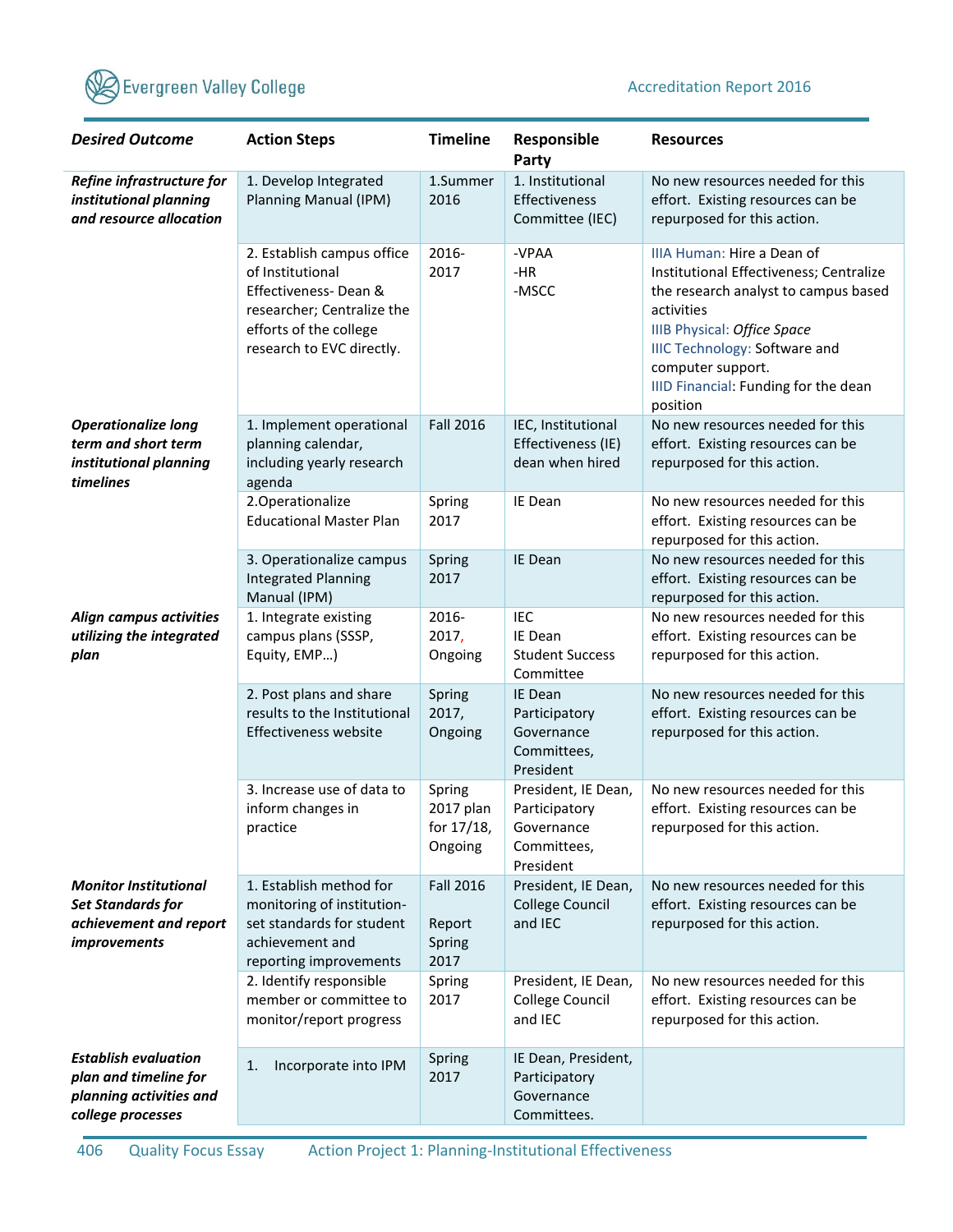# ACTION PROJECT 2: COMMUNICATION

### Goal: Strengthen communication to facilitate a more cohesive college community

The self-evaluation process revealed that the College, through its regular institutional processes, reports, and actions, facilitates significant opportunities to discuss all aspects of important topics. In particular, campus faculty, administrators, and staff participate in substantive, sustained, collegial dialogue about student outcomes, student equity, academic quality, institutional effectiveness, and continuous improvement of student learning and achievement occur regularly through both formal and informal means. Similarly, through the College's shared governance structure, there are established standards for decision-making at all levels of the organization and decisions are widely communicated across the campus on a regular basis using various methods including committee agendas, minutes, and other updates. Administrators and committees with campus-wide bearing distribute documents through email to all members of the campus community, including part-time faculty. In addition, newsletters and other forms of information are utilized to keep the campus community aware of changes and trends.

Although effective communication processes exist, in order to maximize the College's successful innovations and improvement of student outcomes, a more strategic communication infrastructure is needed to better disseminate information to all constituent groups regarding new directions, processes, and desired outcomes. The College believes that building communication infrastructure will facilitate reporting between shared governance entities and the District Office, and increase the quality of the dialogue among the campus community. The College validated this need through its recent evaluation of planning processes. In spring 2016, the College conducted a planning effectiveness survey. Five decision-making governance committees completed the survey and the following recommendations were noted, with the communication recommendation noted in bold.

- 1. The College will provide annual committee chair training including alignment of committees to integrated planning.
- 2. **Facilitate communication within committees as outlined in the College Quality Focus Essay (QFE).**

As previously mentioned, the survey was administered to the members of College governance committees and the College Council. Five areas of planning were investigated in the survey: 1) Membership Size and Balance, 2) Training and Support, 3) Efficiency, 4) Decision-Making, and 5) Communication. A final open ended question was added to permit free response from the members on issues presented in the survey questions as well as issues that the members felt were relevant for consideration.

Of particular interest to this portion of the QFE are the responses related to communication. The majority of members disagreed or were neutral that communication between the committees and council were effective. The majority of members also disagreed or were neutral that communication between the committees were effective. Three open ended responses indicated that communication in the committee/council structure could be improved.

The self-evaluation process, followed by the campus evaluation, revealed that although the College has communication processes in place, further study is needed to identify authentic opportunities for improvement. A pivotal first step is to identify a global picture of EVCs communication practices to understand what is working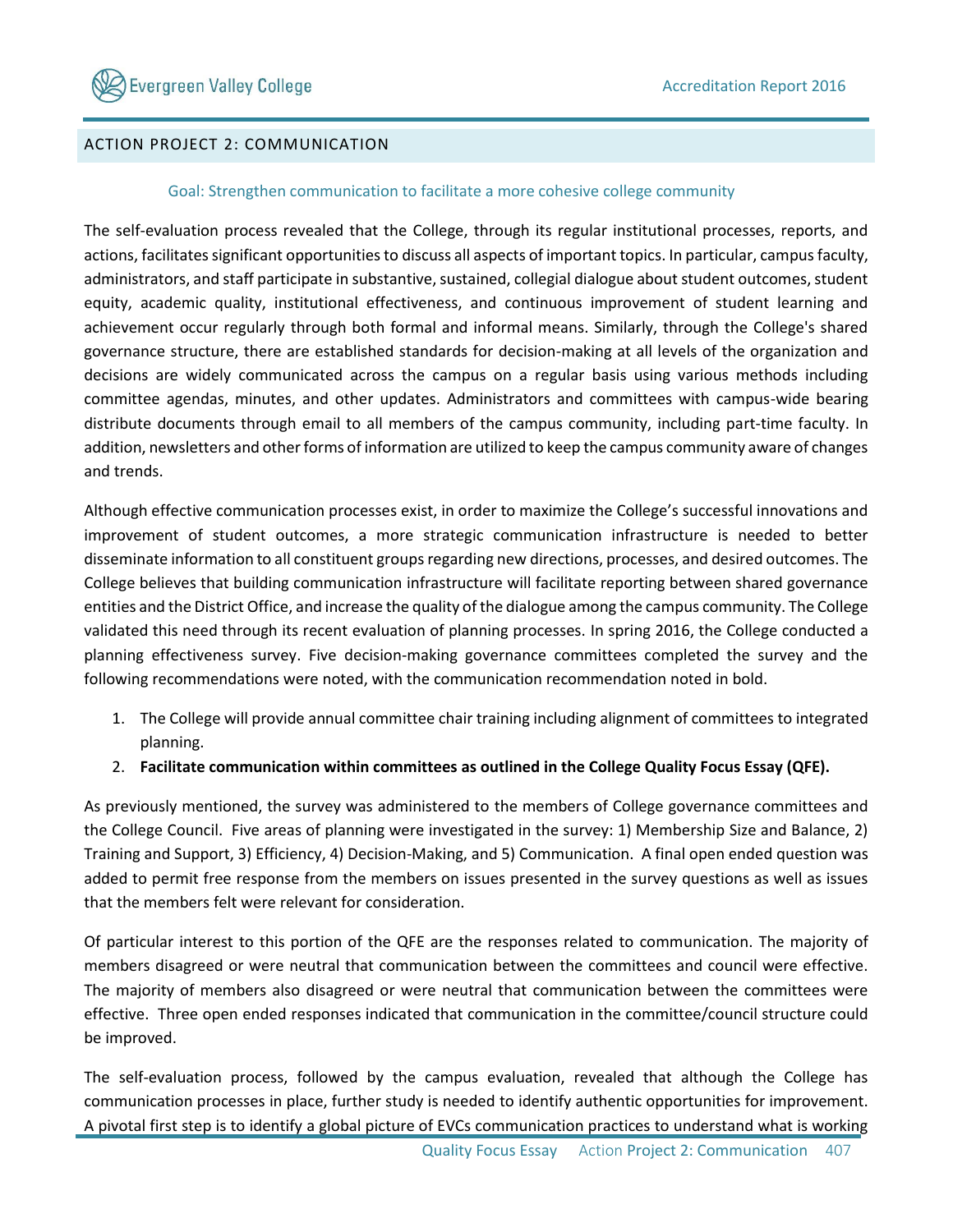# **Severgreen Valley College**

well and what areas can be refined as well as explore different methods of communication that have the potential to reap the greatest impact. The College will undertake these activities as part of Action Project 2: Communication with the overall goal to *strengthen communication to facilitate a more cohesive college community*. The College believes that the action project for communication has the potential for widespread institutional change, affording the College the opportunity to celebrate successes and authentically discuss its areas for quality improvement, and ultimately lead to improved student outcomes. The project outcomes are outlined in the table below.

| <b>Desired Outcomes</b>              | <b>Alignment</b><br>with | Reference                                   |  |
|--------------------------------------|--------------------------|---------------------------------------------|--|
|                                      | <b>Standards</b>         |                                             |  |
| Establish a global picture of EVC's  | 1B.1                     | Dialog about Learning and Equity            |  |
| current communication procedures     | 4A.1                     | Innovation                                  |  |
|                                      | 4A.3                     | Roles in Decision Making                    |  |
|                                      | 4D.6                     | <b>District and College Relations</b>       |  |
| Establish<br>Communication<br>Campus | 1B.9                     | Systematic Evaluation and Planning          |  |
| Plan-two way                         |                          |                                             |  |
| Establish Campus<br>Communication    | 4D.6                     | <b>College and District Communication</b>   |  |
| Plan-two way:                        | 1B.9                     | Systematic Evaluation and Planning          |  |
| Facilitate reporting between shared  |                          |                                             |  |
| governance entities (bidirectional)  |                          |                                             |  |
| Facilitate reporting between shared  | 4A.3                     | <b>Clear Roles in Decision Making</b>       |  |
| governance entities (bidirectional)  | 4A.5                     | <b>Consideration of Varied Perspectives</b> |  |
| Increase frequency and quality of    | 4A.6                     | Documented Processes for Decision Making    |  |
| dialogue                             | 1B.1                     | Dialogue about Learning, Equity, Quality    |  |
| Increase frequency and quality of    | 1B.8                     | College-wide Communication of Planning      |  |
| dialogue                             | 1B.9                     | Systematic Evaluation and Planning          |  |
|                                      | 2A. 11                   | <b>Program Learning Outcomes</b>            |  |
|                                      | 2A. 12                   | <b>General Education Outcomes</b>           |  |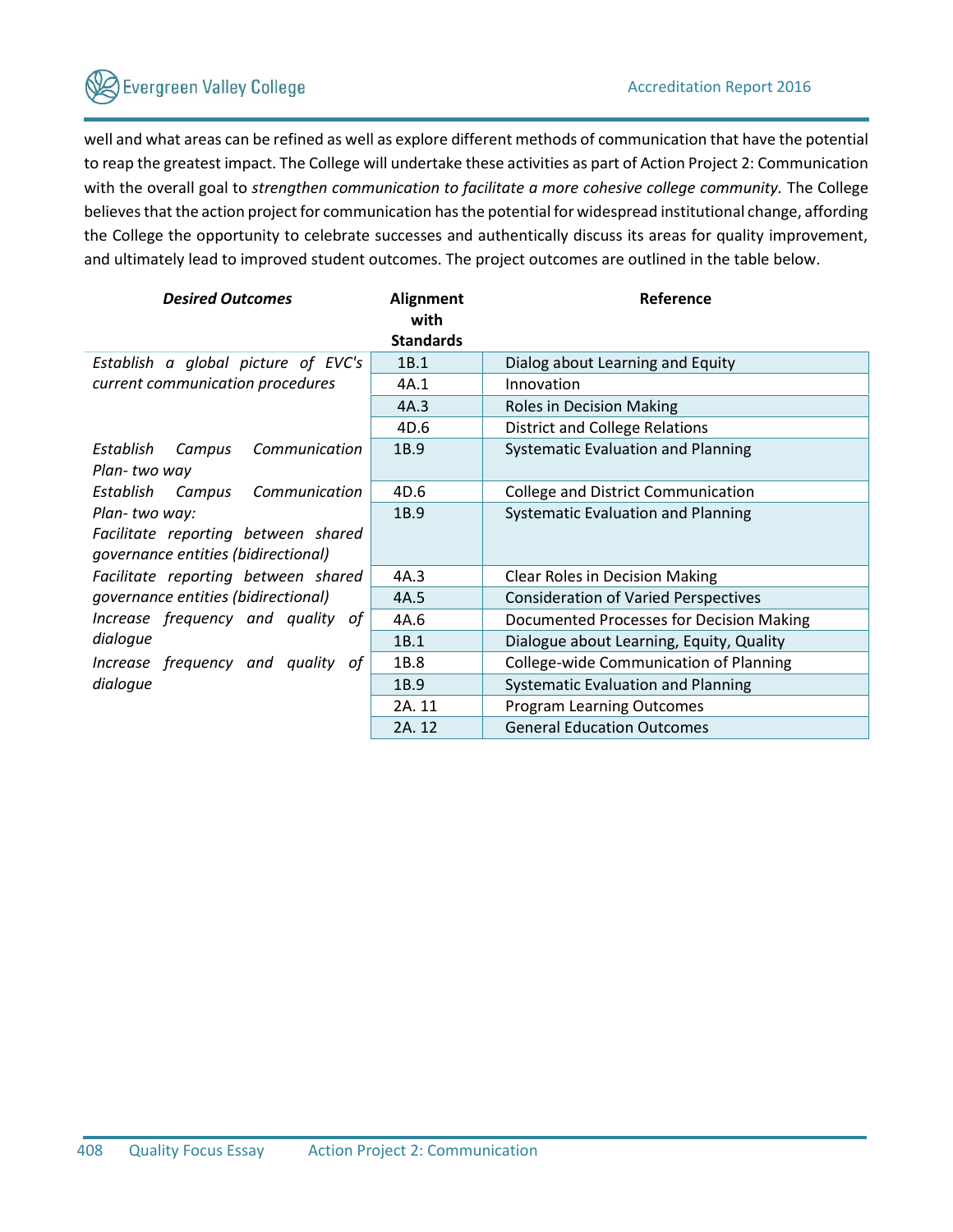

| <b>Desired Outcome</b>                                                                  | <b>Action Steps</b>                                                                                                                                                                                                                                                         | <b>Timeline</b>       | <b>Responsible Party</b>                                                                                                     | <b>Resources</b>                                                                                                       |
|-----------------------------------------------------------------------------------------|-----------------------------------------------------------------------------------------------------------------------------------------------------------------------------------------------------------------------------------------------------------------------------|-----------------------|------------------------------------------------------------------------------------------------------------------------------|------------------------------------------------------------------------------------------------------------------------|
| Establish a<br>global picture of<br><b>EVC's current</b><br>communication<br>procedures | <b>Conduct Needs Assessment to</b><br>define strengths and<br>weaknesses of college<br>communication<br>1.conduct focus groups with<br>constituents<br>2. Assess effectiveness of<br>student communication<br>3. Assess internal-including DO<br>and external communication | 2016-2017             | President, Dean of<br>Institutional<br>Effectiveness (IE),<br><b>College Council</b>                                         | Existing Human, Physical,<br>Technology, and Financial<br>resources will be<br>repurposed to meet this<br>action step. |
|                                                                                         | Follow up on Planning<br>Effectiveness 2016<br>recommendations<br>*training committee chairs<br>*Facilitating communication<br>between committees                                                                                                                           | Fall 2016,<br>Ongoing | Professional<br>Development<br>Center (PDC),<br>Institutional<br>Effectiveness<br>Committee (IEC),<br><b>College Council</b> | Existing Human, Physical,<br>Technology, and Financial<br>resources will be<br>repurposed to meet this<br>action step. |
| <b>Establish</b><br><b>Campus</b><br><b>Communication</b><br>Plan                       | -internal communication<br>*messaging campus changes<br>*communication with DO<br>*committee communication<br>-external communication<br>*messaging to students<br>*messaging to community                                                                                  | 2017-2018,<br>Ongoing | President, College<br>Council,<br>communication<br>advisory group<br>(constituents and<br>DO representation)                 | Existing Human, Physical,<br>Technology, and Financial<br>resources will be<br>repurposed to meet this<br>action step. |
| <b>Facilitate</b><br>reporting<br>between shared<br>governance<br>entities              | -Revise shared governance<br>handbook                                                                                                                                                                                                                                       | Summer/F<br>all 2016  | <b>Staff Development</b><br>Chair,<br>Academic Senate<br><b>College Council</b>                                              | Existing Human, Physical,<br>Technology, and Financial<br>resources will be<br>repurposed to meet this<br>action step. |
| (bidirectional)                                                                         | -Conduct committee chair<br>training including integrated<br>planning activities                                                                                                                                                                                            | <b>Fall 2016</b>      | Professional<br>Development<br>Center (PDC),<br>Institutional<br>Effectiveness<br>Committee (IEC),<br><b>College Council</b> | Existing Human, Physical,<br>Technology, and Financial<br>resources will be<br>repurposed to meet this<br>action step. |
| <i><u><b>Increase</b></u></i><br>frequency and<br>quality of<br>dialogue                | Create time and space for<br>dialogue                                                                                                                                                                                                                                       | Fall 2016,<br>Ongoing | President, College<br>Council, Academic<br>Senate, Dean of IE<br>and researcher                                              | Existing Human, Physical,<br>Technology, and Financial<br>resources will be<br>repurposed to meet this<br>action step. |
|                                                                                         | Facilitate "culture of inquiry"-<br>use data to inform change                                                                                                                                                                                                               | Fall 2016,<br>Ongoing | President, College<br>Council, Academic<br>Senate, Dean of IE<br>and researcher                                              | Existing Human, Physical,<br>Technology, and Financial<br>resources will be<br>repurposed to meet this<br>action step. |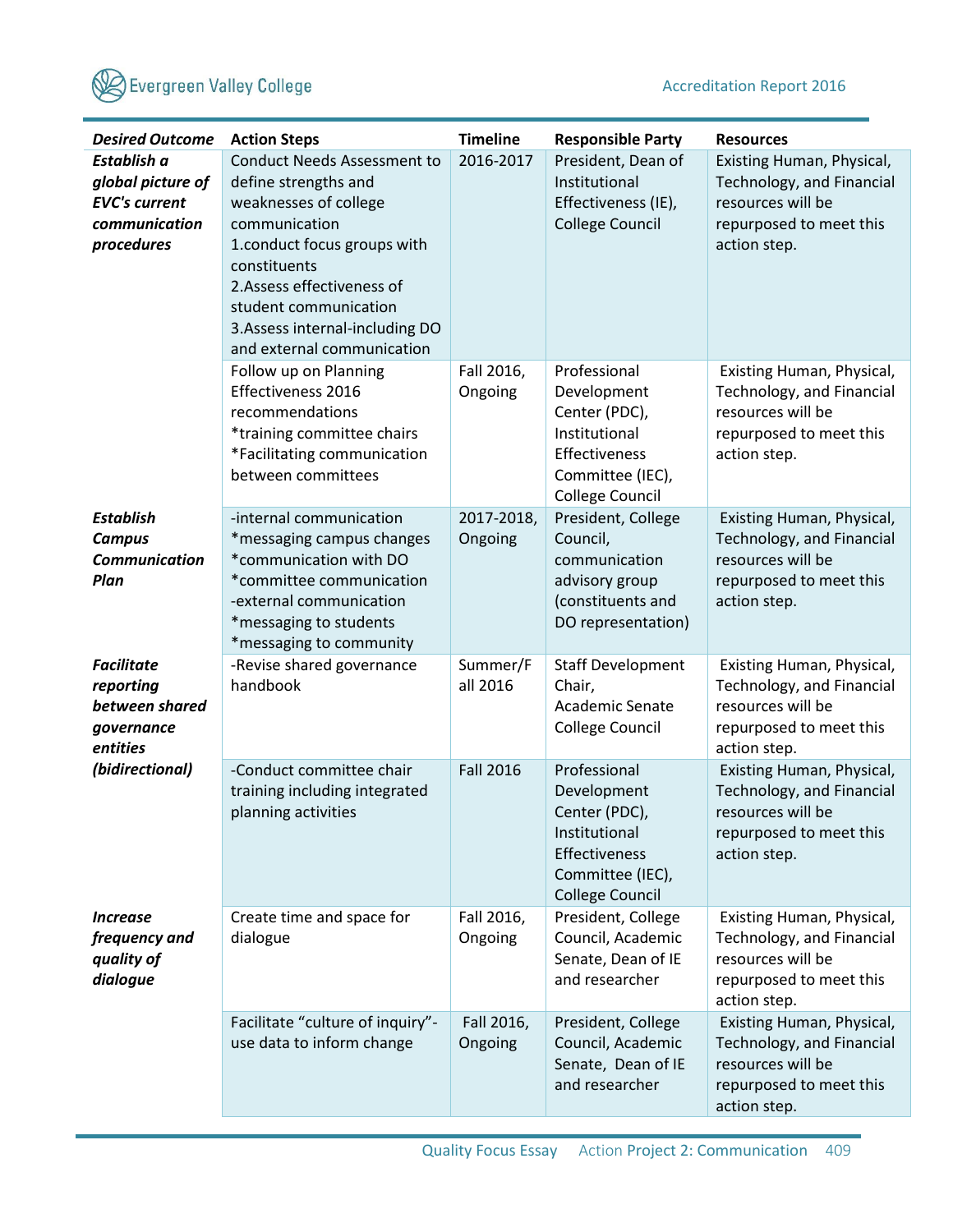## IMPROVEMENT OF STUDENT LEARNING AND ACHIEVEMENT

The two action projects identified by the College provide support for existing institutional efforts to enhance student learning and achievement in two key ways. First, the action projects will bolster the College's existing efforts to examine qualitative and quantitative data to measure progress on the institutional mission as set forth in the through strategic goals and objectives identified in the 2016 College Master Plan. The increased access and use of data at the institutional, programmatic, and on-the-ground operational levels will assure that decisions are based on evidence at all levels. The greater the reliance on evidence to make decisions, the greater the likelihood that the College's interventions and efforts will improve learning and achievement at the course, program, and institutional levels. Second, the increased number and quality of opportunities for dialogue about the evidence will build greater organizational learning and widen the collaborative contributions from all voices at the College about learning and success. The greater the ownership of the data and outcomes by the faculty, staff, and administration, the greater the knowledge, the increase in motivation, and the design of college structures that will support the College's efforts.

The College will connect the action project steps to specific measures of learning and success as the action projects take shape. The College will examine annual as well as longitudinal, cohort-based measures of achievement. The College will also identify tipping point measures that identify momentum markers that accelerate success to the final exit outcomes of degree and certificate completion, transfer to baccalaureate institutions, and immediate employment.

# ASSESSMENT OF ACTION PROJECTS

Evergreen Valley College will annually evaluate advancement towards the goals of the QFE, progress on the two Action Projects, and the effectiveness of the QFE processes, timeline, and cycles. The assessment on the QFE begins with an analysis of the internal processes and systems to provide a foundation for embedding the plan into existing college-wide processes and systems and for advancing student learning and achievement. Through this process, the QFE becomes a critical component in college operations and the foundation for the institution's midterm report.

EVC will evaluate the specific actions that the College intends to take in order to achieve the goals identified in the QFE and make appropriate adjustments and improvements based on the yearly findings. As a result of review of the findings, EVC will refine as necessary its key processes and structures to improve student learning and achievement.

Each year, the College will generate a progress report on the objectives and recommend improvements to process. The report will include:

- An analysis of the data to identify strengths and areas for innovation and improvement, comparing performance to trend data at the College.
- Identification of links to existing governance and planning processes
- Plans to address areas for improvement.

Specifically, the annual QFE report will cover the: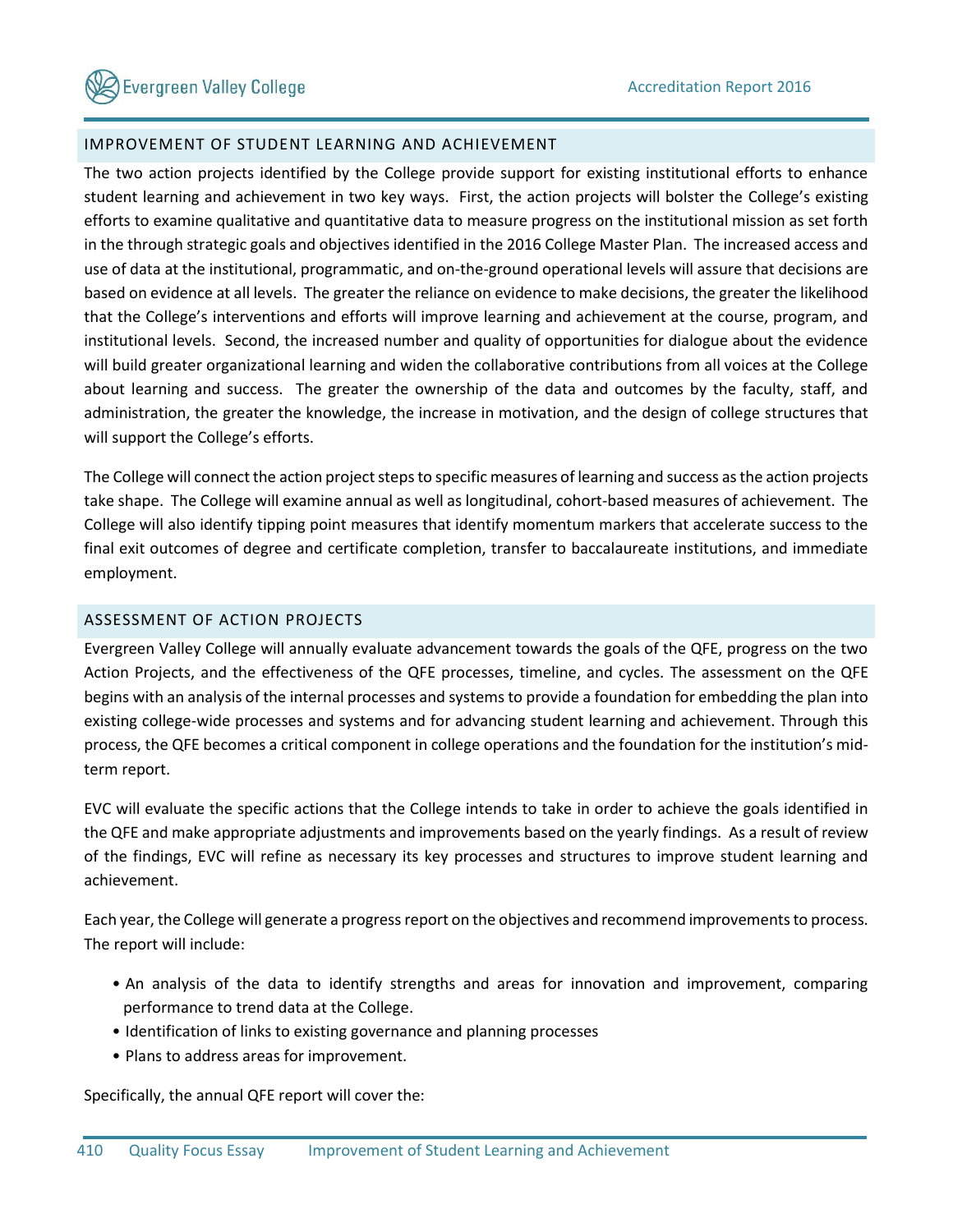

- 1. Analysis of progress on Action Projects and steps, including:
	- a. Progress summaries from the responsible parties
	- b. Evaluation and modification of the measurable outcomes
	- c. Work of the Institutional Effectiveness Committee on the progress on goals
- 2. Integration of Action Projects with other institutional plans and interventions
- 3. Discussion and assessment of overall progress on the Actions Projects based on the analyses
- 4. Recommendations for modifications to the Action Projects
- 5. Solicitation and incorporation of campus feedback on recommendations as appropriate

The assessment review begins at the outset of each academic year to build college governance and operations. The assessment process takes a broad look at college-wide efforts over the entire academic year to provide a holistic assessment of the plan.

## TIMELINE AND PROCESS FOR ASSESSING THE QUALITY FOCUS ESSAY

### SEPTEMBER 2016, 2017, 2018

The Accreditation Liaison Officer will convene the Accreditation Steering Committee. The Steering Committee will develop a process for soliciting feedback on the components of the QFE from the key governance bodies and offices who are directly involved in implementing the plan and reviewing the processes. The EVC College President will provide and report the vision for and progress on the QFE action projects at the beginning of the academic year.

### OCTOBER AND NOVEMBER 2016, 2017, 2018

The Steering Committee will work with the college researcher to solicit feedback and assess progress toward achieving its stated goals and make decisions regarding the improvement of student learning and success in an ongoing and systematic way. Assessment is embedded in existing college processes, including program review, integrated planning, resource allocation and decision-making and include qualitative and quantitative data. The College will identify annual, longitudinal, and momentum point measures of success and learning based on the action steps. Measures will be identified at the institutional, program and operational levels of analysis. Baseline measures will be established in the 2016-2017 Academic Year. Cohorts will use existing state measures, but locally identified cohorts will be created specific to the EVC Mission in 2016 and 2017.

## DECEMBER 2016, 2017, 2018

The EVC College President will provide a progress report to College Council.

### JANUARY THROUGH FEBRUARY 2017, 2018, 2019

The researcher and the ALO will bring together all of the feedback and generate a summary report for the Steering Committee and appropriate college committees. The Institutional Effectiveness Committee, through the College Council will distribute the report and the Steering Committee and appropriate committees will review the findings.

### MARCH THROUGH APRIL 2017, 2018, 2019

The Steering Committee and appropriate college committees will evaluate the findings recommend innovations where appropriate.